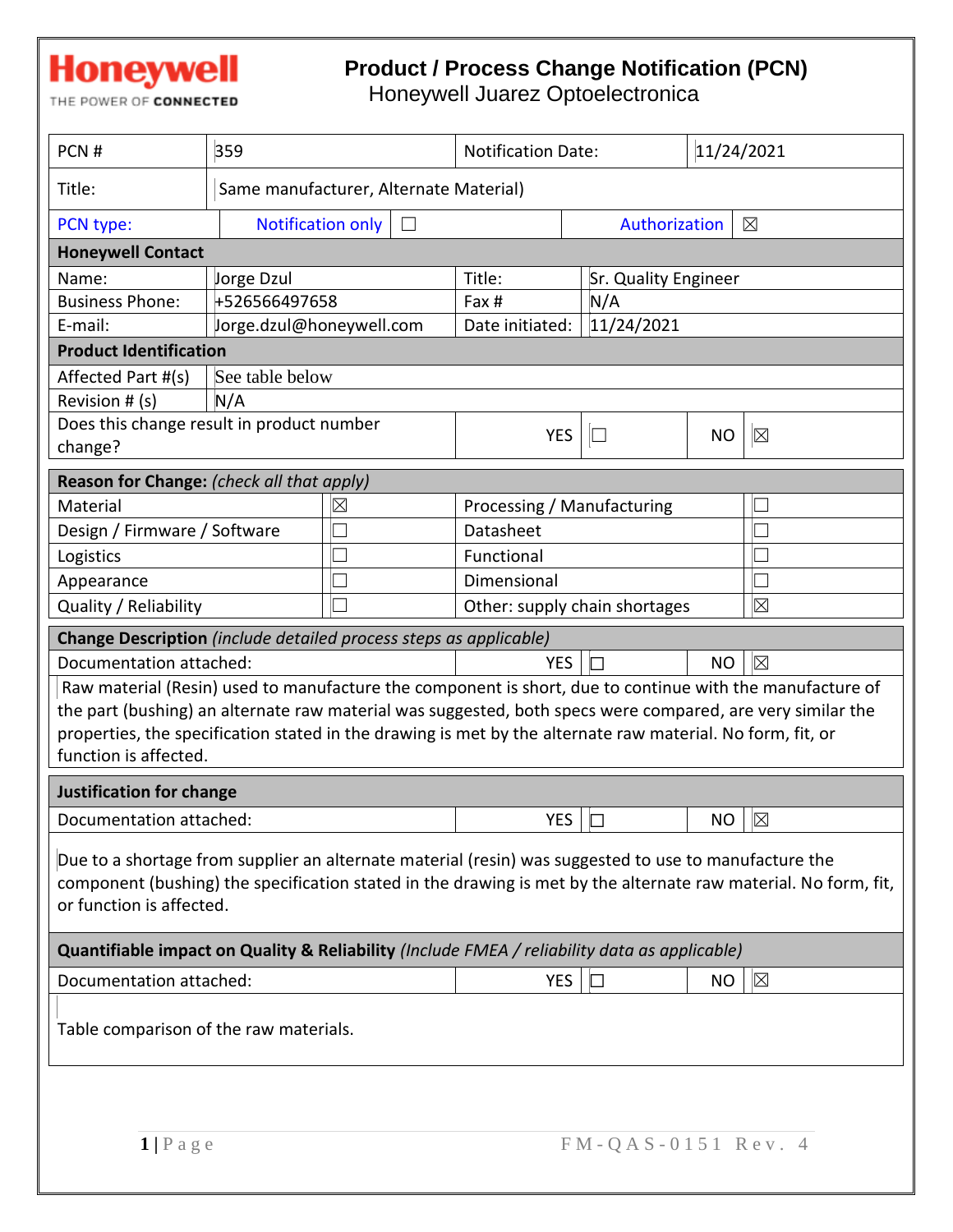## **Honeywell**

### **Product / Process Change Notification (PCN)**

THE POWER OF CONNECTED

Honeywell Juarez Optoelectronica

|                                | <b>Original raw</b><br>material | <b>Alternate Raw Material</b> |  |  |
|--------------------------------|---------------------------------|-------------------------------|--|--|
|                                | A3X2G5 BK23187                  | Radiflam A RV250 HF 333 BK    |  |  |
| <b>Density</b>                 | 1.34 $g/cm^{3}$                 | 1.37 $g/cm^{3}$               |  |  |
| <b>Tensile Stress at Break</b> | 135 MPa                         | 135 MPa                       |  |  |
| <b>Tensile Strain at Break</b> | 3%                              | 2.80%                         |  |  |
| <b>Flexure Modulus</b>         | 6900 MPa                        | 8500 MPa                      |  |  |
| <b>Charpy Notched Impact</b>   | 8 kJ/m^2                        | 9 kJ/m^2                      |  |  |
| <b>Melting Temperature</b>     | 260 °C                          | 260 °C                        |  |  |
| <b>Flammability Rating</b>     | UL94                            | <b>UL94</b>                   |  |  |

#### **Identification method to distinguish change**

Date code 2151 (yyweek)

Models affected.

**BFL1-AW1 BFL1-AW1-RH01 BFL1-AW2 BFL1-AW2-BP BFL1-AW4-D BFL1-BP1 BFL1-BW1 BFL1-BW3 BFL1-BW4 BFL2-AW1-PRE BFL2-AW1-PRE1 BFR1-BW1 BFR1-BW4**

|                                  | <b>Results Qualification Plan</b> |  |                                                                                                                                                               |  |                               |             |  |
|----------------------------------|-----------------------------------|--|---------------------------------------------------------------------------------------------------------------------------------------------------------------|--|-------------------------------|-------------|--|
| Documentation attached:          |                                   |  | <b>YES</b>                                                                                                                                                    |  | <b>NO</b>                     | $\boxtimes$ |  |
| Samples:                         | Available                         |  | Will be<br>available:                                                                                                                                         |  | $\boxtimes$<br>Not Applicable |             |  |
| N/A<br>Sample availability date: |                                   |  |                                                                                                                                                               |  |                               |             |  |
| No apply.                        |                                   |  |                                                                                                                                                               |  |                               |             |  |
|                                  |                                   |  | <b>Customer Acknowledgement &amp; Disposition</b> (applicable for AUTHORIZATION PCN type only)                                                                |  |                               |             |  |
|                                  |                                   |  | Honeywell requests that you acknowledge receipt of this change notification. Please sign and e-mail to<br>ana.rosales@honeywell.com and contact listed above. |  |                               |             |  |
| Approved:                        |                                   |  |                                                                                                                                                               |  |                               |             |  |